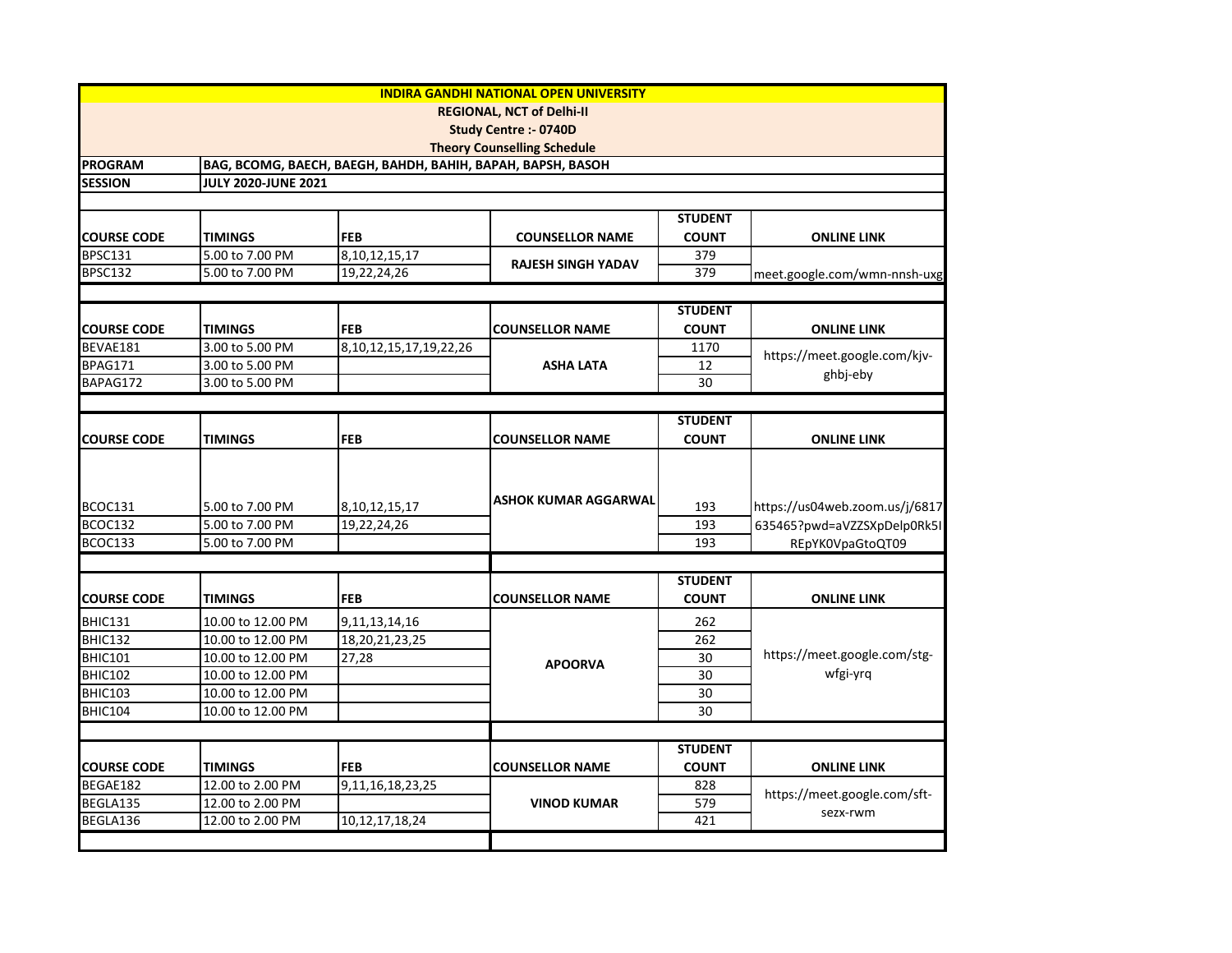| <b>COURSE CODE</b> | <b>TIMINGS</b>    | <b>FEB</b>         | <b>COUNSELLOR NAME</b> | <b>STUDENT COUN</b> | <b>ONLINE LINK</b>                                                                 |
|--------------------|-------------------|--------------------|------------------------|---------------------|------------------------------------------------------------------------------------|
| BHDC131            | 10.00 to 12.00 PM | 12, 13, 19, 20, 26 |                        | 265                 |                                                                                    |
| BHDC132            | 10.00 to 12.00 PM | 27                 |                        | 265                 |                                                                                    |
| BHDC101            | 10.00 to 12.00 PM |                    | DR. MAHESH PAL SINGH   | 19                  | https://us05web.zoom.us/j/8179<br>8791882?pwd=aUR1K01sVEtjZTB                      |
| BHDC102            | 10.00 to 12.00 PM |                    |                        | 19                  |                                                                                    |
| BHDC103            | 10.00 to 12.00 PM |                    |                        | 19                  | LeS8vamMwWm9IUT09                                                                  |
| BHDC104            | 10.00 to 12.00 PM |                    |                        | 19                  |                                                                                    |
|                    |                   |                    |                        |                     |                                                                                    |
|                    |                   |                    |                        | <b>STUDENT</b>      |                                                                                    |
| <b>COURSE CODE</b> | <b>TIMINGS</b>    | <b>FEB</b>         | <b>COUNSELLOR NAME</b> | <b>COUNT</b>        | <b>ONLINE LINK</b>                                                                 |
| <b>BSOG171</b>     | 12.00 to 2.00 PM  | 13, 14, 20, 21, 27 |                        | 266                 |                                                                                    |
| BSOC131            | 12.00 to 2.00 PM  | 28                 |                        | 87                  | https://meet.google.com/mgb-<br>vhzi-oag                                           |
| BSOC132            | 12.00 to 2.00 PM  |                    |                        | 87                  |                                                                                    |
| <b>BSOC101</b>     | 12.00 to 2.00 PM  |                    | OM PRAKASH KUSHWAHA    | $\overline{12}$     |                                                                                    |
| <b>BSOC102</b>     | 12.00 to 2.00 PM  |                    |                        | 12                  |                                                                                    |
| <b>BSOC103</b>     | 12.00 to 2.00 PM  |                    |                        | 12                  |                                                                                    |
| <b>BSOC104</b>     | 12.00 to 2.00 PM  |                    |                        | 12                  |                                                                                    |
|                    |                   |                    |                        |                     |                                                                                    |
|                    |                   |                    |                        | <b>STUDENT</b>      |                                                                                    |
| <b>COURSE CODE</b> | <b>TIMINGS</b>    | <b>FEB</b>         | <b>COUNSELLOR NAME</b> | <b>COUNT</b>        | <b>ONLINE LINK</b>                                                                 |
| BEGC101            | 2.00 to 4.00 PM   | 12,13              |                        | 81                  |                                                                                    |
| BEGC102            | 2.00 to 4.00 PM   | 14,19              |                        | 81                  | https://us04web.zoom.us/j/7531<br>2334532?pwd=elpaL2pzYlBpNUt<br>sUU0xOE13LzhqUT09 |
| BEGC103            | 2.00 to 4.00 PM   | 20,21              |                        | 81                  |                                                                                    |
| BEGC104            | 2.00 to 4.00 PM   | 26,27              | Dr. KAPIL DEV SHARMA   | 81                  |                                                                                    |
| BEGC131            | 2.00 to 4.00 PM   | 28                 |                        | 259                 |                                                                                    |
| BEGC132            | 2.00 to 4.00 PM   |                    |                        | 259                 |                                                                                    |
|                    |                   |                    |                        |                     |                                                                                    |
|                    |                   |                    |                        | <b>STUDENT</b>      |                                                                                    |
| <b>COURSE CODE</b> | <b>TIMINGS</b>    | <b>FEB</b>         | <b>COUNSELLOR NAME</b> | <b>COUNT</b>        | <b>ONLINE LINK</b>                                                                 |
| <b>BPSC101</b>     | 11.00 to 1.00 PM  | 8,10               |                        | 106                 |                                                                                    |
| <b>BPSC102</b>     | 11.00 to 1.00 PM  | 15,17              |                        | 106                 | https://meet.google.com/rnv-                                                       |
| <b>BPSC103</b>     | 11.00 to 1.00 PM  | 22,24              | <b>ANJU</b>            | 106                 | eicj-zzm                                                                           |
| <b>BPSC104</b>     | 11.00 to 1.00 PM  |                    |                        | 106                 |                                                                                    |
|                    |                   |                    |                        |                     |                                                                                    |
|                    |                   |                    |                        | <b>STUDENT</b>      |                                                                                    |
| <b>COURSE CODE</b> | <b>TIMINGS</b>    | <b>FEB</b>         | <b>COUNSELLOR NAME</b> | <b>COUNT</b>        | <b>ONLINE LINK</b>                                                                 |
| BHDAE182           | 4.00 to 6.00 PM   | 13,20,27           |                        | 342                 |                                                                                    |
| BHDLA135           | 4.00 to 6.00 PM   |                    | DR. LAXMI DEVI         | 287                 | https://meet.google.com/amk-                                                       |
| BHDLA136           | 4.00 to 6.00 PM   |                    |                        | 458                 | mxma-jwk                                                                           |
|                    |                   |                    |                        |                     |                                                                                    |
|                    |                   |                    |                        | <b>STUDENT</b>      |                                                                                    |
| <b>COURSE CODE</b> | <b>TIMINGS</b>    | <b>FEB</b>         | <b>COUNSELLOR NAME</b> | <b>COUNT</b>        | <b>ONLINE LINK</b>                                                                 |